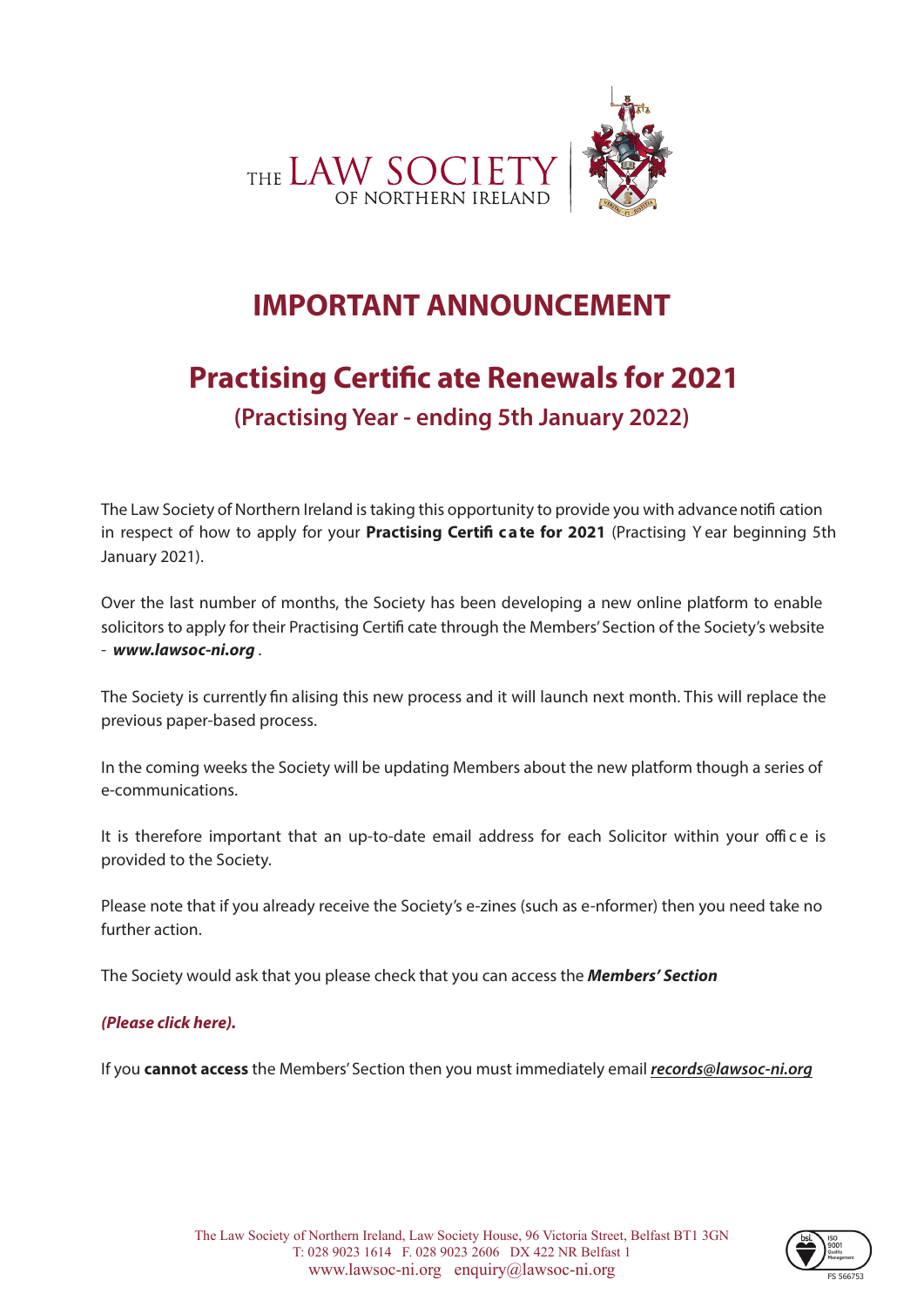### **OPTION 1**

# **Submission of an online Practising Certificate Application Form**

- \* Solicitors wishing to renew their Practising Certificate will be encouraged to complete and submit an online form to the Society.
- \* The new online method will be easy to complete and members will be supported with an instructional guide.
- \* If a Solicitor on the Roll is required to renew their PC they will be presented with a link in the members section which will allow them to submit their application for renewal online.
- \* Those solicitors wishing to renew their PC application online will be required to login to the members section.
- \* This will require an email address (supplied and registered with the Society) and a password to allow access to the members area.

### **All members who are required to renew their Practising Certificate must now:**

\* **Test** that they can access the Members' section using the email address they supplied to the Society and their password.

#### *[\(Please click here\)](https://www.lawsoc-ni.org/member-login.aspx?ReturnUrl=/)*

If you are unable to access the members section you must email *records@lawsoc-ni.org* providing your full name, name of firm or organisation and a chosen password.

## **OPTION 2**

# **Alternative means applying for Practising Certificate**

The Society is aware that some solicitors and firms may not wish to renew their Solicitor's Practising Certificates using the new online appliaction method.

The Society will continue to provide a hard copy option to those wishing to submit a hard copy form.

This can be requested directly from the Society and details will be provided in the coming weeks on this matter.

The Society will also make available an electronic (PDF) form available.

This will **NOT** be required to be printed and returned but can be filled in electronically and returned in email to *PractisingCertificate@lawsoc-ni.org .* Again, this option must be requested.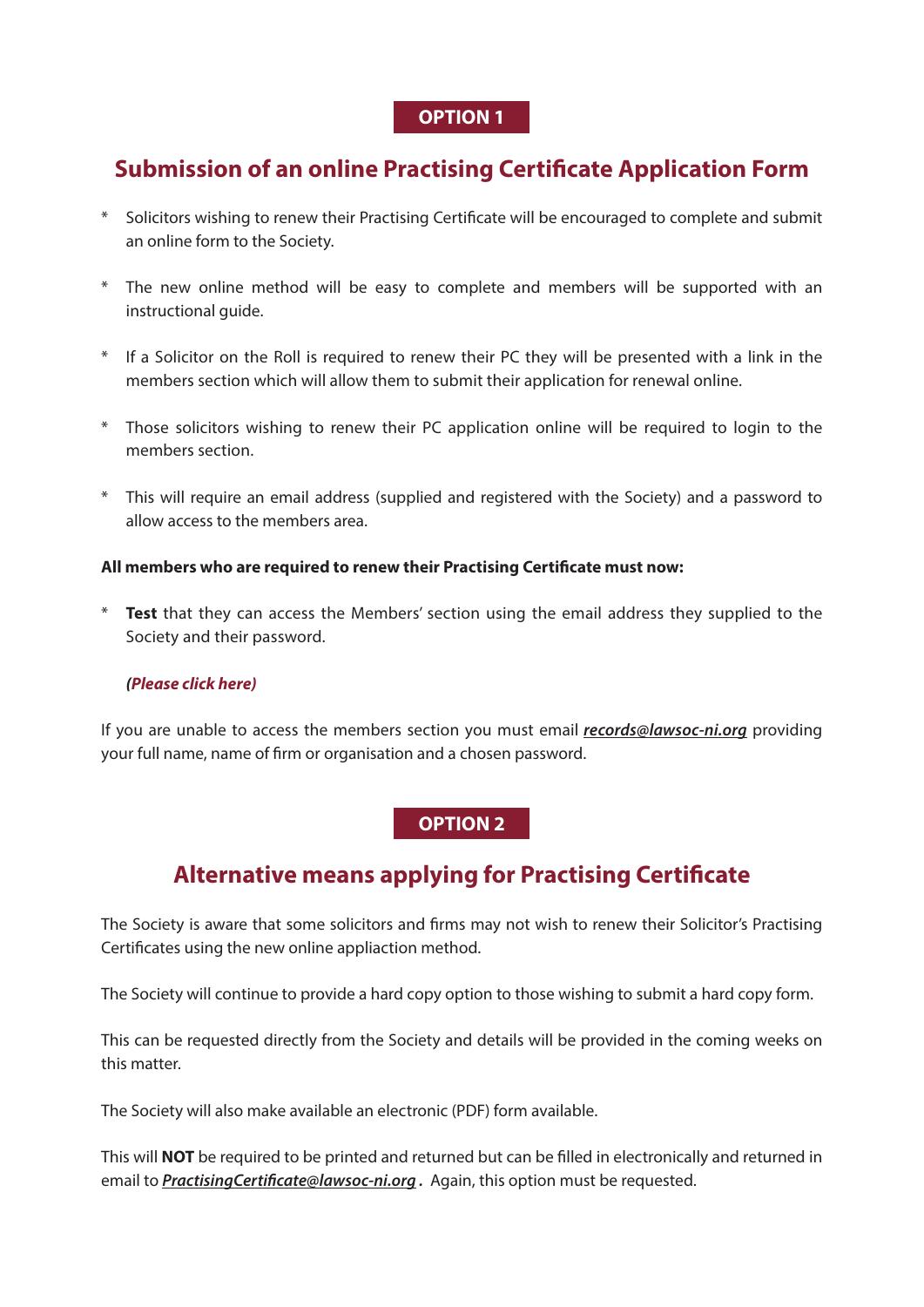# **1. Professional Indemnity Insurance (Solicitors in Private Practice only)**

For Solicitors in Private Practice, where the Society would have requested evidence of Professional Indemnity Insurance to be submitted with their hard-copy application, the Society will now receive such information directly from the brokers, Willis Towers Watson.

**There will be no obligation for Solicitors to submit documentary evidence to the Society when applying for renewal of their 2021 Practising Certificate.**

## **2. Payment of Fees**

There will be **NO** option for Solicitors to pay for their Practising Certificate within the online application form.

The online application form will request the applicant to select one of three options as notification to the Society for how payment will be made regarding their fees

- **• Bank Transfer**
- **• via the Direct Debit Scheme\***
- **• Credit Card**

The fees due for each Solicitor **(PC Fee/Compensation Fund Contribution both being mandatory and the Benevolent Fund being optional)** will be displayed on the online application form for the applicant's reference and the applicable fees will also be communicated in an email receipt, which is forwarded to the applicant upon successful completion of their online application form.

The Society is aware that some solicitor offices with multiple solicitors may have a preference to provide payment in bulk and not on an individual basis.

The Society is happy to liaise with these offices directly and can provide an invoice regarding what the Society would deem as the correct total of the Practising Certificate Fees due for all Solicitors within their office.

### **3. NEW - Direct Debit Scheme**

The Society will be introducing a new payment method for Solicitors in Private Practices **ONLY,** where Practising Certificate fees may be paid in **four quarterly instalments.**

The first instalment would include:

- **\* The full Compensation Fund Contribution** and donation to the **Benevolent Fund** (if contributing).
- \* The criteria for release of the Solicitor's Practising Certificate is dependent on receipt of the first instalment.